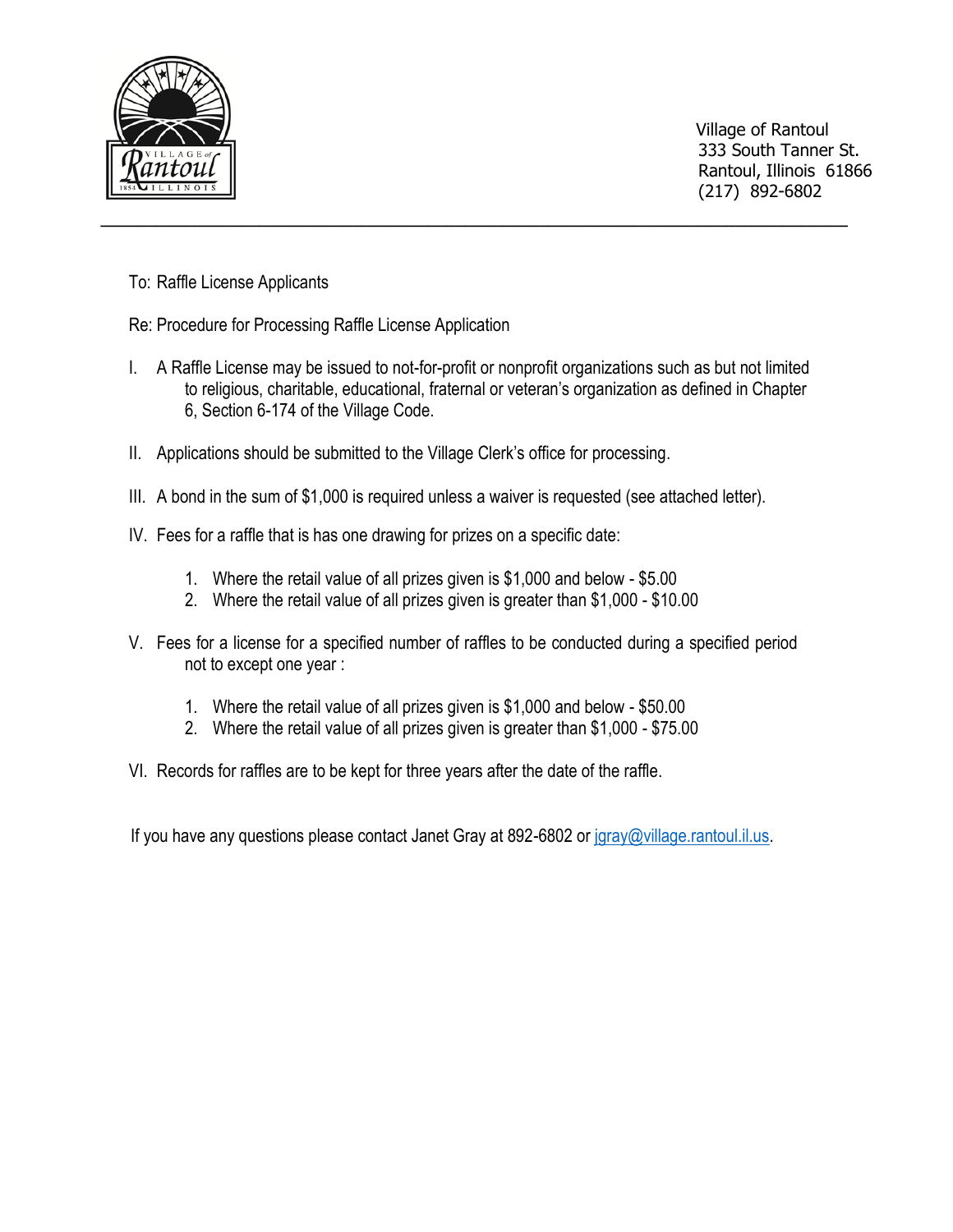

 Village of Rantoul 333 South Tanner St. Rantoul, Illinois 61866 (217) 892-6802

# **RAFFLE LICENSE APPLICATION**

**\_\_\_\_\_\_\_\_\_\_\_\_\_\_\_\_\_\_\_\_\_\_\_\_\_\_\_\_\_\_\_\_\_\_\_\_\_\_\_\_\_\_\_\_\_\_\_\_\_\_\_\_\_\_\_\_\_\_\_\_\_\_\_\_\_\_\_\_\_\_\_\_\_\_\_\_\_\_\_\_**

## **ORGANIZATION INFORMATION**

| Organization Phone Number (1, 2020)         |                   |        |                 |   |                       | Number of Members ________________ |
|---------------------------------------------|-------------------|--------|-----------------|---|-----------------------|------------------------------------|
| Not-For-Profit Organization is:             |                   |        |                 |   |                       |                                    |
| Religious $\Box$                            | Charitable $\Box$ |        | Business $\Box$ |   | Educational $\square$ |                                    |
| Fraternal $\Box$                            | Veterans          | $\Box$ | Labor           | ◻ | Other                 | ப                                  |
|                                             |                   |        |                 |   |                       |                                    |
| Names and Address of Officers and Directors |                   |        |                 |   |                       |                                    |
|                                             |                   |        |                 |   |                       |                                    |
|                                             |                   |        |                 |   |                       |                                    |
|                                             |                   |        |                 |   |                       |                                    |
|                                             |                   |        |                 |   |                       |                                    |
|                                             |                   |        |                 |   |                       |                                    |
|                                             |                   |        |                 |   |                       |                                    |
|                                             |                   |        |                 |   |                       |                                    |
| <b>APPLICANT INFORMATION</b>                |                   |        |                 |   |                       |                                    |
|                                             |                   |        |                 |   |                       |                                    |
|                                             |                   |        |                 |   |                       |                                    |
|                                             |                   |        |                 |   |                       |                                    |
|                                             |                   |        |                 |   |                       |                                    |
|                                             |                   |        |                 |   |                       |                                    |
|                                             |                   |        |                 |   |                       |                                    |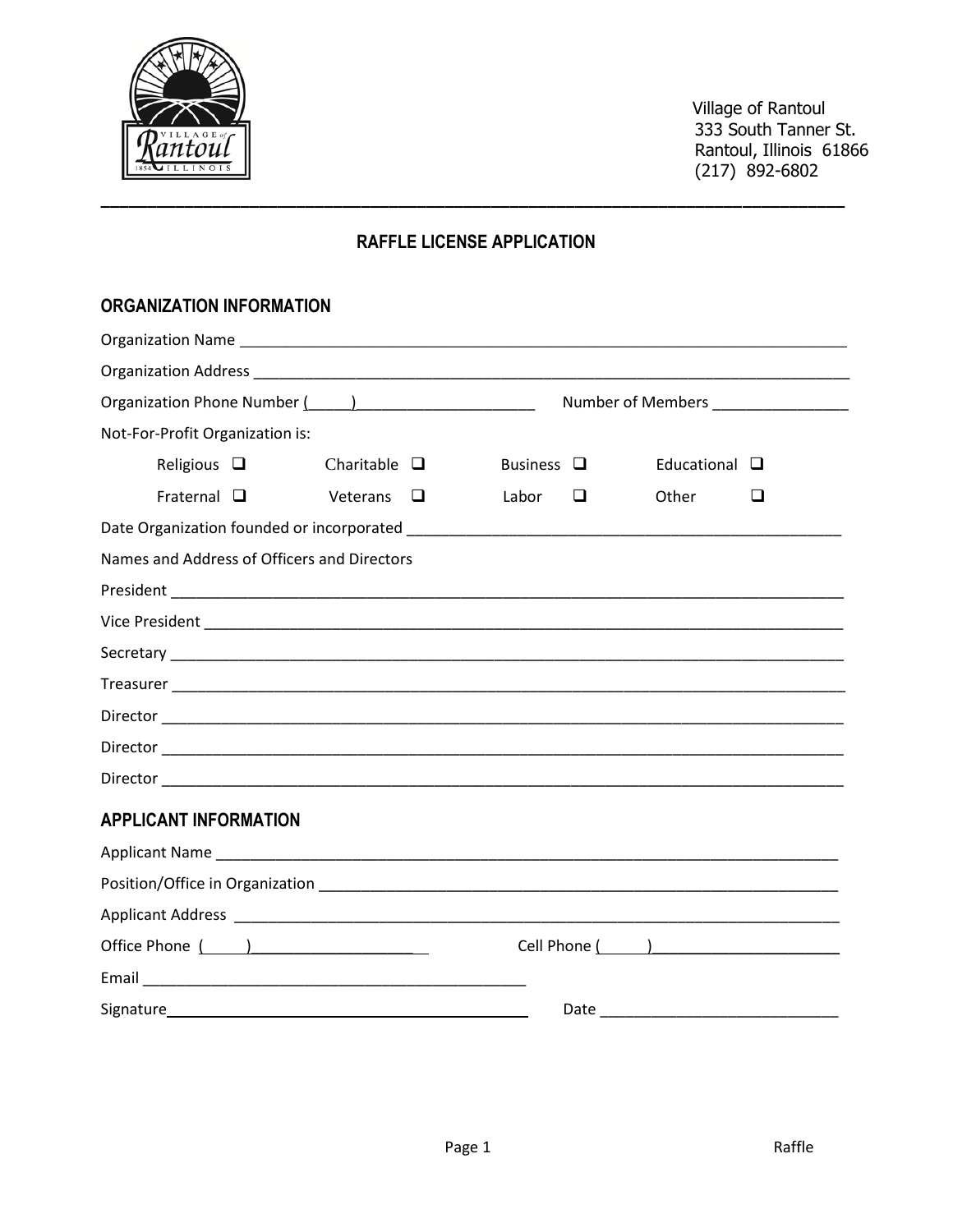### **RAFFLE PRIZES**

| (All must be members of the organization and over 18 years of age) | <u> 1990 - Jan James James James James James James James James James James James James James James James James</u> |  |  |  |
|--------------------------------------------------------------------|--------------------------------------------------------------------------------------------------------------------|--|--|--|
|                                                                    |                                                                                                                    |  |  |  |
|                                                                    | ,我们也不能在这里的时候,我们也不能在这里的时候,我们也不能在这里的时候,我们也不能会在这里的时候,我们也不能会在这里的时候,我们也不能会在这里的时候,我们也不                                   |  |  |  |
|                                                                    | Location where raffle records will be stored for three (3) years after the termination of the raffle:              |  |  |  |

#### **BOND REQUIREMENT**

The manager shall give a fidelity bond in the sum of \$1,000.00 or such other amount as is equal to the aggregate retail value of all prizes given in any single raffle, whichever sum is greater, in favor of the organization conditioned upon the honesty of such manager in the performance of his duties of such manager. Terms of the bond shall provide that notice shall be given in writing to the Village Clerk not less than 30 days prior to its cancellation. The village clerk may waive this bond requirement by including a waiver provision in the license issued to an organization, provided that a license containing such waiver provision shall be granted only after a three-fourths vote to do so by the governing body of the licensed organization.

\_\_\_\_\_\_\_\_\_\_\_\_\_\_\_\_\_\_\_\_\_\_\_\_\_\_\_\_\_\_\_\_\_\_\_\_\_\_\_\_\_\_\_\_\_\_\_\_\_\_\_\_\_\_\_\_\_\_\_\_\_\_\_\_\_\_\_\_\_\_\_\_\_\_\_\_\_\_\_\_\_\_\_\_\_\_\_\_

| Copy of bond attached          | Yes $\Box$ No $\Box$ |  |
|--------------------------------|----------------------|--|
| Copy of Waiver Letter attached | Yes $\Box$ No $\Box$ |  |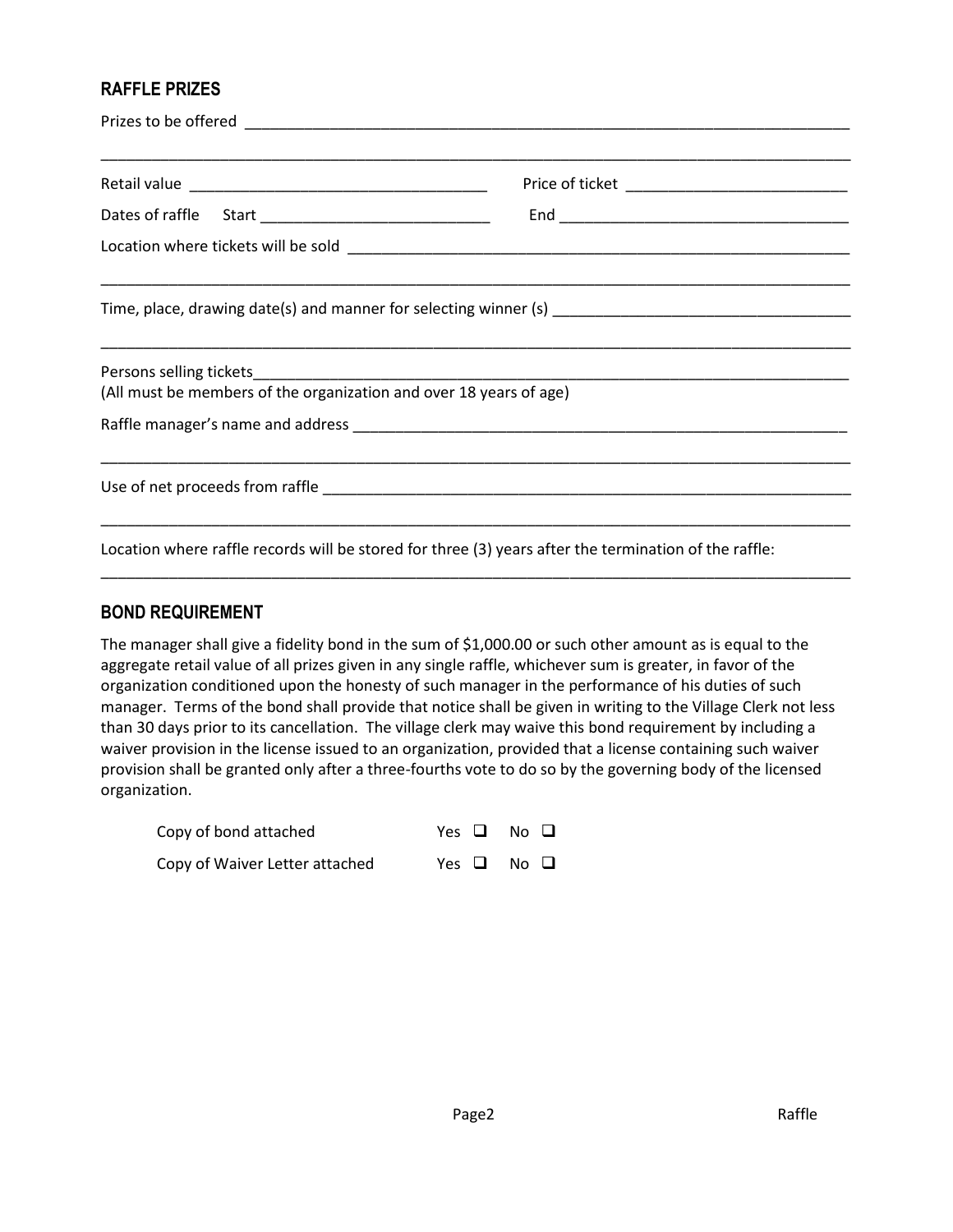## **AFFIDAVIT**

I swear that that this application complies with all respects with the requirements of the Village of Rantoul Code, and that this organization is qualified and eligible to obtain the license applied for herein.

I swear that I will not violate any of the laws of the State of Illinois or of the United States of America or the ordinances of the Village of Rantoul in the conduct of the place of business described herein and that the statements contained in this application are true and correct and are made for the purpose of inducting the Village of Rantoul to issue the license herein applied for.

| Applicant's Signature                                                             |
|-----------------------------------------------------------------------------------|
| Title                                                                             |
| Subscribed and sworn to before me this ______ day of ____________________________ |
|                                                                                   |

### **TO BE COMPLETED BY VILLAGE**

| INSPECTION COMPLETED TYes The<br><b>FEE SUBMITTED</b> | $\Box$ Yes $\Box$ No | Date                                               |
|-------------------------------------------------------|----------------------|----------------------------------------------------|
|                                                       |                      | APPROVED BY THE VILLAGE CLERK OF RANTOUL, ILLINOIS |
| License No.                                           |                      | issued this day of                                 |